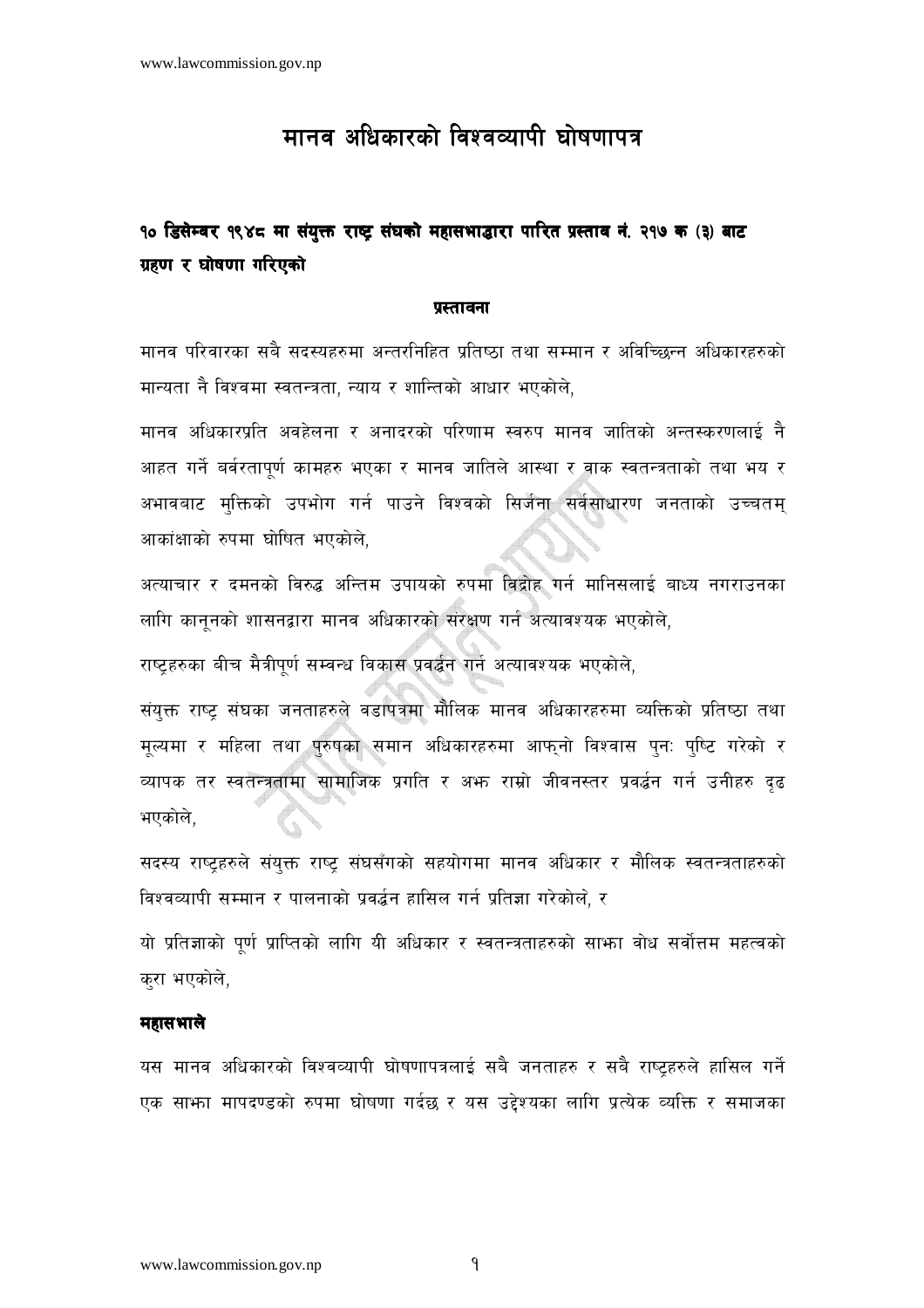प्रत्येक अंगले यस घोषणापत्रलाई निरन्तर ध्यानमा राखी शिक्षण र शिक्षाको माध्यमबाट यी अधिकार र स्वतन्त्रताहरु प्रतिको सम्मान प्रवर्द्धन गर्न र राष्ट्रिय तथा अन्तर्राष्ट्रिय प्रगतिशील उपायहरुको माध्यमबाट सदस्य राष्ट्रहरु स्वयंका जनता बीच र उनीहरुका क्षेत्राधिकार अन्तर्गतका इलाकाका जनता बीच यी अधिकार र स्वतन्त्रताहरुको विश्वव्यापी तथा प्रभावकारी मान्यता र पालना सनिश्चित गर्न प्रयत्न गर्नेछ ।

#### धारा १

सबै व्यक्तिहरु जन्मजात स्वतन्त्र र प्रतिष्ठा तथा अधिकारमा समान हुन्छन् । उनीहरु विवेक र अन्तस्करणले युक्त भएका हुन्छन् । उनीहरुले भातृत्वको भावना लिएर एक अर्काप्रति व्यबहार गर्नुपर्छ ।

#### धारा २

जाति, वर्ण, लिंग, भाषा, धर्म, राजनैतिक वा अन्य विचारधारा, राष्ट्रिय वा सामाजिक उत्पत्ति, सम्पत्ति, जन्म वा अन्य कुनै हैसियत जस्ता कुनै पनि आधारमा कुनै पनि किसिमको भेदभाव विना प्रत्येक व्यक्तिलाई यस घोषणापत्रमा उल्लिखित अधिकार र स्वतन्त्रताहरुको अधिकार हुनेछ

साथै कुनै पनि व्यक्ति रहेका मुलुक वा इलाका स्वतन्त्र, न्यास, स्वशासन रहित वा सार्वभौमसत्ताको अन्य कुनै पनि सीमाको अधिनमा रहेको जे भए तापनि त्यस्तो मुलुक वा ईलाकाको राजनीतिक, क्षेत्राधिकारगत वा अन्तर्राष्ट्रिय हैसियतका आधारमा कुनै पनि भेदभाव गरिनेछैन ।

#### धारा ३

प्रत्येक व्यक्तिलाई जीवनको स्वतन्त्रता र सुरक्षाको अधिकार हुनेछ ।

#### धारा ४

कसैलाई बाँधा वा दास बनाई राखिने छैन । क्नै पनि किसिमको दासत्व र दास व्यापारलाई निषेध गरिने छ ।

#### धारा ५

कुनै पनि व्यक्तिलाई शारीरिक यातना दिईने वा कुर, अमानवीय वा अपमानजनक व्यबहार वा सजाय गरिने छैन ।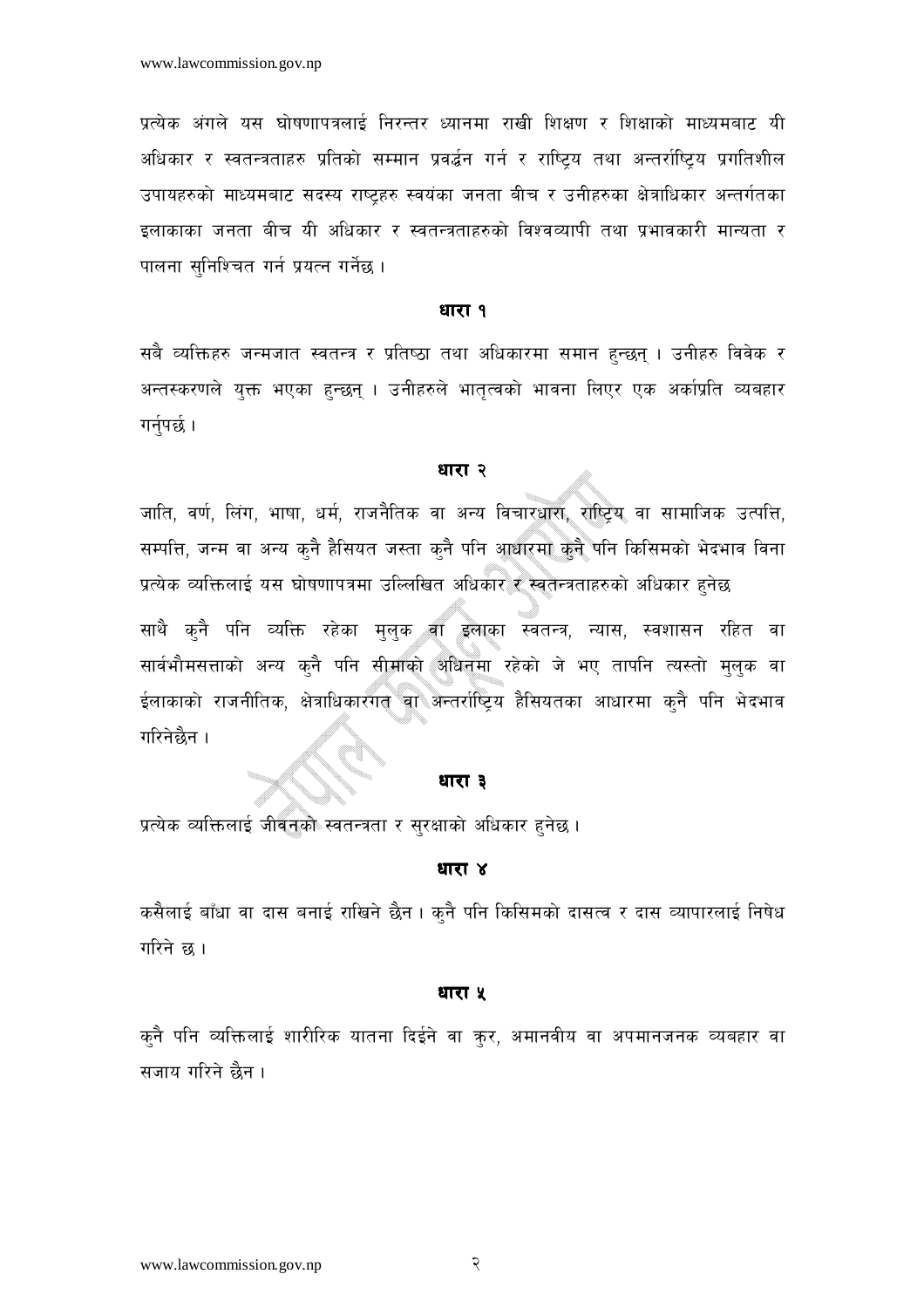#### धारा ६

कानूनको दृष्टिमा प्रत्येक व्यक्तिलाई सर्वत्र व्यक्तिको रुपमा मान्यता पाउने अधिकार हुने छ।

#### धारा ७

सबै व्यक्तिहरु कानूनको दृष्टिमा समान र कुनै पनि भेदभाव विना कानूनको समान संरक्षणका हकदार छन् । सबै व्यक्तिहरुलाई यस घोषणापत्रको उल्लंघन गरी गरिएको क्नै पनि प्रकारको भेदभाव विरुद्ध वा त्यस्तो भेदभावको दुरुत्साहन विरुद्ध समान संरक्षण पाउने अधिकार हुनेछ ।

## धारा द

प्रत्येक व्यक्तिलाई संविधान वा कानूनद्वारा प्रद्धत मौलिक अधिकारहरुको उल्लघंन गर्ने कार्यहरु विरुद्ध सक्षम राष्ट्रिय न्यायाधिकारणहरुबाट प्रभावकारी उपचार पाउने अधिकार हुनेछ।

## धारा ९

कसैलाई पनि स्वेच्छाचारी रुपले गिरफ्तार गरिने, नजरबन्दमा राखिने वा देश निकाला गरिनेछैन ।

## धारा १०

कनै पनि व्यक्ति उपर लगाईएको फौजदारी अभियोगको र निजको अधिकार तथा दायित्वको निरोपण गर्दा स्वतन्त्र र सक्षम न्यायाधिकरणबाट निष्पक्ष र सार्वजनिक सुनुवाई गरी पाउने पूर्ण समानताको हक त्यस्तो व्यक्तिलाई हुनेछ ।

## धारा ११

- दण्डनीय कसूरको अभियोग लागेको प्रत्येक व्यक्तिलाई आफ्नो प्रतिरक्षाको लागि आवश्यक  $(9)$ सबै प्रत्याभूतिहरु प्राप्त भएको सार्वजनिक सनुवाईमा कानून वमोजिम दोषि प्रमाणित नभएसम्म निर्दोष भएको अनुमान गरी पाउने अधिकार हुनेछ।
- क्नै कार्य गर्दा वा नगर्दाको वखत राष्ट्रिय वा अन्तर्राष्ट्रिय कानून अन्तर्गत दण्डनीय कसूर  $(5)$ नमानिने त्यस्ता कार्यका लागि कुनै पनि व्यक्तिलाई दण्डनीय कसुरको दोषि ठहराइने छैन । नत सो दण्डनीय कसूर गर्दाका बखत लागू रहेको सजाय भन्दा बढी सजायनै गरिनेछ ।

#### धारा १२

क्<mark>नै पनि व्यक्तिको गोपनियता, परिवार, घर वा पत्रचारमा स्वेच्छाचारी वा गैरकानूनी हस्तक्षेप</mark>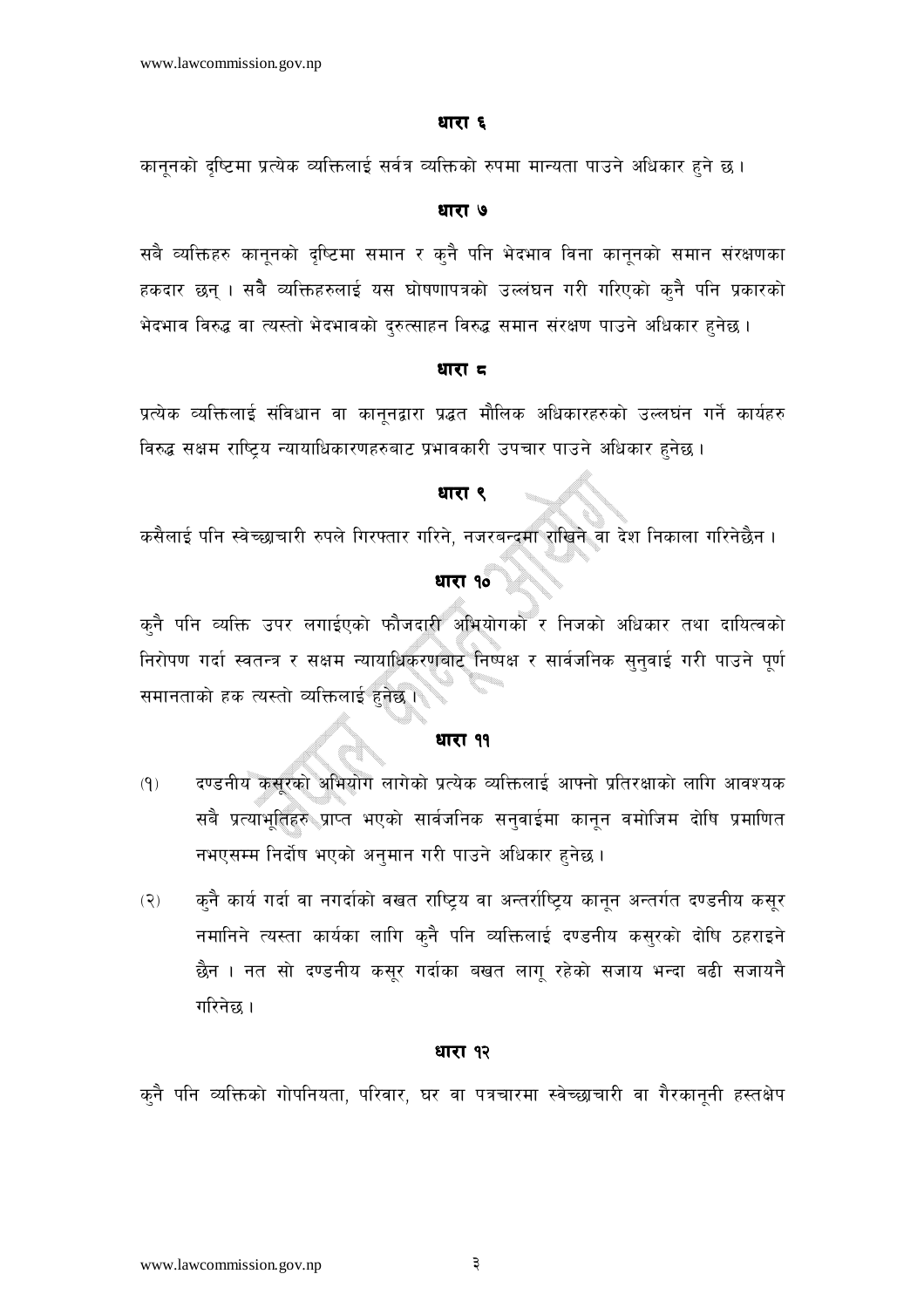गरिने छैन न त निजको प्रतिष्ठा तथा ख्यातीमा गैरकाननी आक्रमण नै गरिने छ । प्रत्येक व्यक्तिलाई त्यस्तो हस्तक्षेप वा आक्रमण विरुद्ध कानूनको संरक्षण पाउने अधिकार हुनेछ ।

## धारा १३

- प्रत्येक व्यक्तिलाई प्रत्येक राष्टको सीमानाभित्र आवतजावत गर्ने तथा आफ्नो आवास 9. रोज्न पाउने स्वतन्त्रताको अधिकार हुनेछ।
- प्रत्येक व्यक्तिलाई आफ्नो देश लगायत कुनै पनि देश छोड्न पाउने र आफ्नो देश फर्कन  $\mathcal{R}$ . पाउने अधिकार हनेछ।

### धारा १४

- प्रत्येक व्यक्तिलाई गैर कानूनी विभेद, डर, त्रास, द्व्यंवहार वा यातना (persecution) ۹. बाट उम्किन अन्य मुलुकमा शरण खोज्ने र लिने अधिकार छ ।
- गैर-राजनीतिक अपराधहरु वा संयुक्त राष्ट्र संघका उद्देश्य र सिद्धान्तहरु विरुद्धका २. कार्यहरुबाट वास्तविक रुपमा उत्पन्न मुद्दाहरुमा यो अधिकारको उपभोग गर्न सकिनेछैन ।

## धारा १५

- प्रत्येक व्यक्तिलाई राष्ट्रियताको अधिकार हुनेछ। ۹.
- क्नै पनि व्यक्तिलाई स्वेच्छाचारी ढंगले निजको राष्ट्रियताबाट वञ्चित गरिने छैन नत २. राष्ट्रियता परिवर्तन गर्ने अधिकारबाट नै वञ्चित गरिनेछ ।

### धारा १६

- उमेर पगेका पुरुष तथा महिलालाई जाति, राष्टियता वा धर्मको कारणले लगाईने कुनै ۹. पनि सीमा विना विवाह गरी परिवार बसाउने अधिकार हनेछ । उनीहरुलाई विवाह गर्दाका बखत, वैवाहिक सम्वन्ध रहँदाका बखत र विवाह विच्छेदका वखत समान अधिकारहरु प्राप्त हनेछ।
- इच्छुक वरवध्को स्वतन्त्र तथा पूर्ण मन्ज्री बिना विवाह सम्पन्न गरिने छैन । २.
- परिवार समाजको प्राकृतिक तथा मौलिक समूह इकाई हो र परिवारले समाज तथा ३. राष्ट्रबाट संरक्षण पाउनेछ।

 $\propto$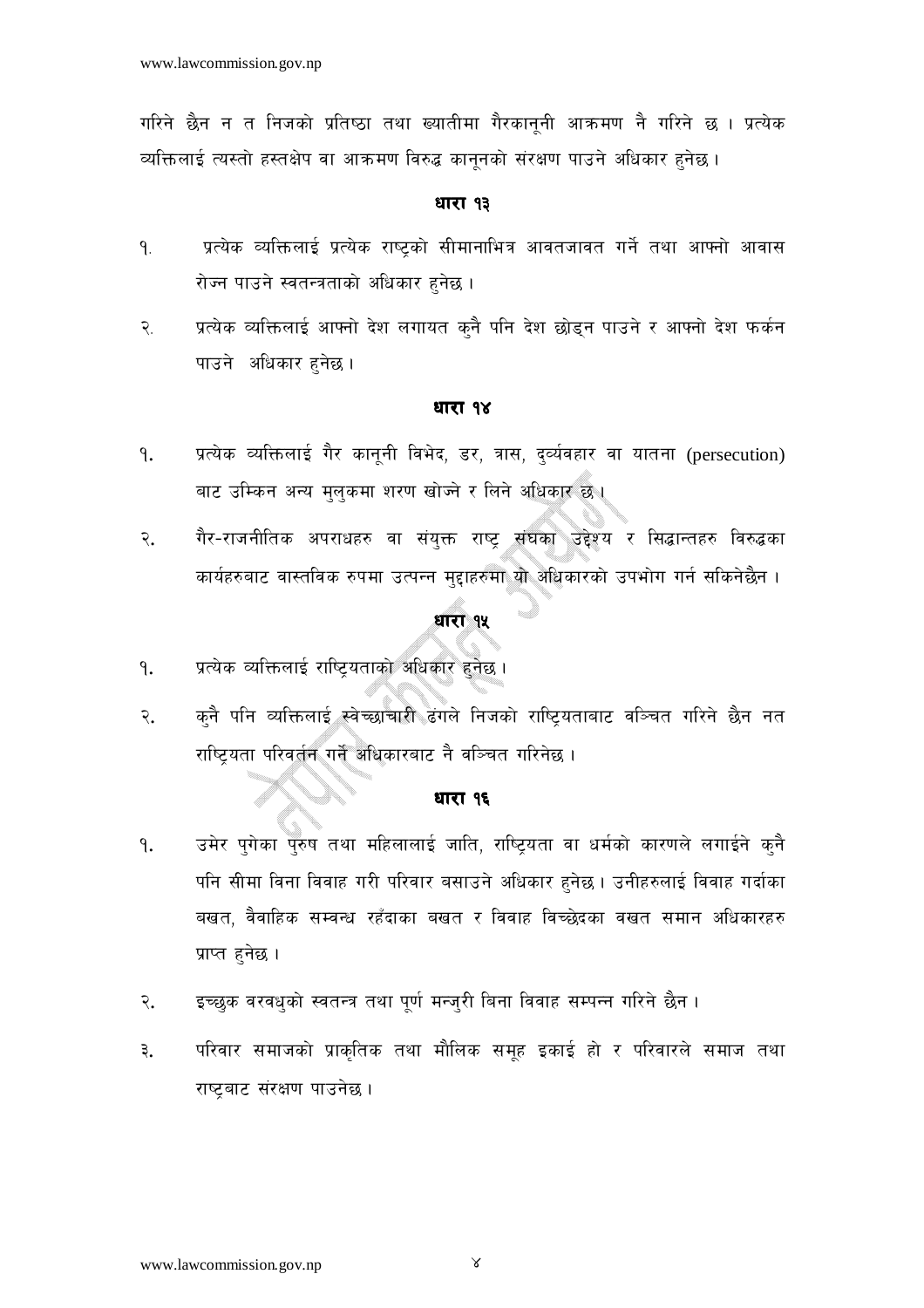#### धारा १७

- प्रत्येक व्यक्तिलाई एक्लै एवं अरुसँग मिलेर सम्पत्ति राख्ने अधिकार हुनेछ ।  $9.$
- कुनै पनि व्यक्तिलाई स्वेच्छाचारी ढंगले निजको सम्पत्तिबाट वन्चित गरिनेछैन । २.

#### धारा १८

प्रत्येक व्यक्तिलाई विचार, सदविवेक तथा धर्मको स्वतन्त्रताको अधिकार हुनेछ । यस अधिकारमा आफुले रोजेको धर्म वा आस्था परिवर्तन गर्ने स्वतन्त्रता र व्यक्तिगत रुपमा वा अरुसँग मिलेर तथा सार्वजनिक वा निजी रुपमा पूजाआजा, नियम, अभ्यास तथा शिक्षणमा आफ्नो धर्म वा आस्था प्रकट गर्न पाउने स्वतन्त्रता समेत समावेश हनेछ।

## धारा १९

प्रत्येक व्यक्तिलाई विचार र अभिव्यक्ति स्वतन्त्रताको अधिकार हुनेछ । यस अधिकारमा विना हस्तक्षेप आफ्ना विचारहरु राख्न पाउने स्वतन्त्रता, सीमानाको बन्देज विना कुनै पनि माध्यम मार्फत सूचना र विचारहरु प्राप्त गर्ने, खोज्ने तथा प्रसार गर्ने स्वतन्त्रता समेत समावेश हुनेछ ।

## धारा २०

- १. प्रत्येक व्यक्तिलाई शान्तिपूर्वक सभा गर्ने र संगठनको स्वतन्त्रताको अधिकार छ।
- २. कुनै पनि व्यक्तिलाई कुनै पनि संगठनमा लाग्न बाध्य गराउन सकिने छैन ।

#### धारा २१

- १. प्रत्येक व्यक्तिलाई प्रत्यक्ष वा स्वतन्त्र रुपले छानिएका प्रतिनिधिहरु मार्फत आफ्नो देशको सरकारमा भाग लिन पाउनेअधिकार छ।
- २. प्रत्येक व्यक्तिलाई आफ्नो देशको सार्वजनिक सेवामा समान पहुँच पाउने अधिकार छ।
- ३. जनताको इच्छा नै सरकारको अख्तियारीको आधार हुनेछ । यो इच्छा विश्वव्यापी र समान मताधिकारद्धारा हुने आवधिक र निष्पक्ष निर्वाचनहरुद्धारा अभिव्यक्त गरिनेछ र यस्तो निर्वाचन गोप्य मतदान वा त्यस्तै स्वतन्त्र मतदान प्रकृयाहरुबाट सम्पन्न हुनेछ ।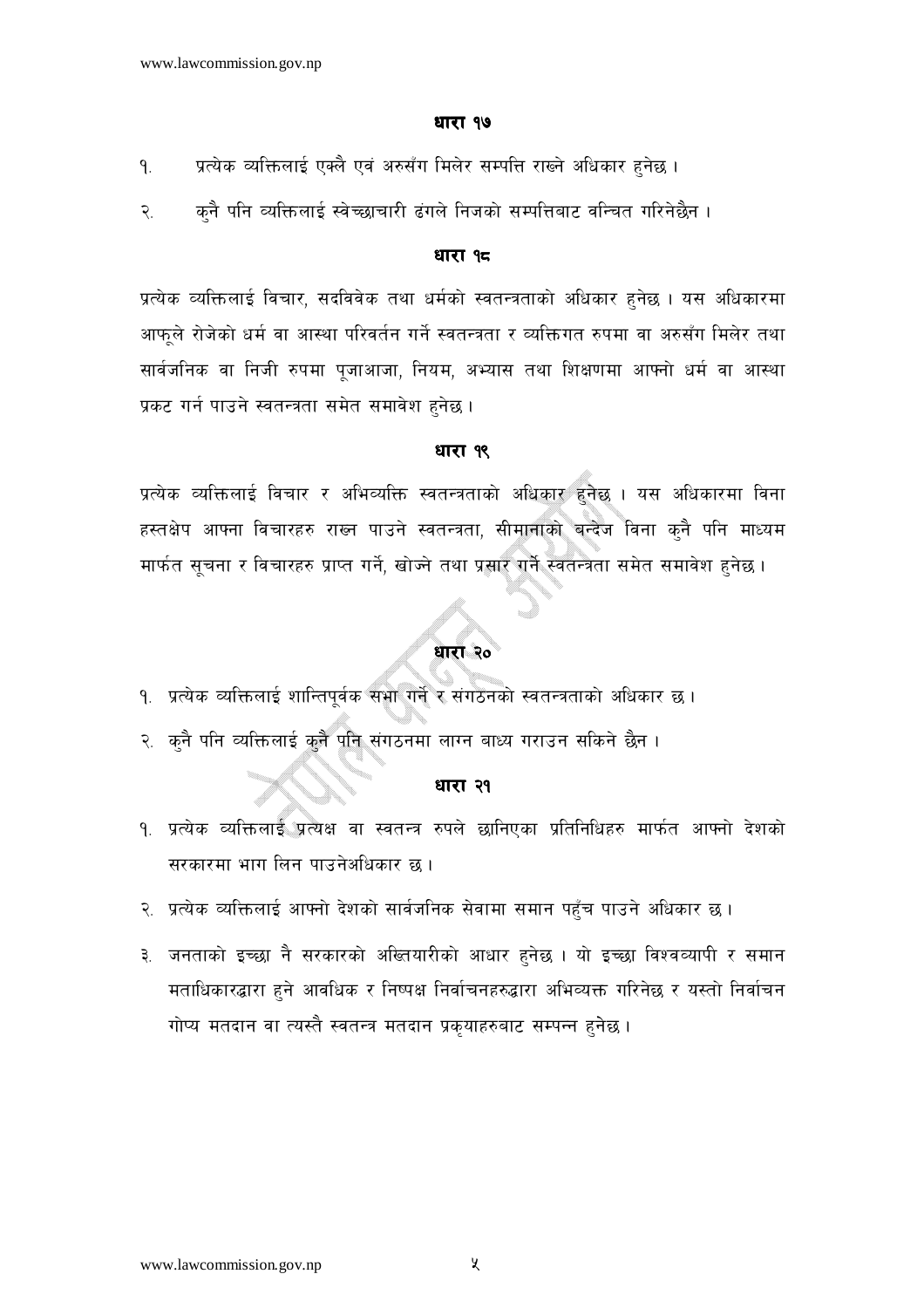#### धारा २२

प्रत्येक व्यक्तिलाई समाजको एक सदस्यको हैसियतले सामाजिक सुरक्षाको अधिकार हुने र राष्ट्रिय प्रयत्न र अन्तर्राष्ट्रिय सहयोग मार्फत र प्रत्येक राष्ट्रको संगठन र श्रोतहरु अनुरुप निजको प्रतिष्ठाकोलागि र निजको व्यक्तित्वको स्वतन्त्र विकासको लागि अपरिहार्य आर्थिक, सामाजिक र सांस्कृतिक अधिकारहरुको प्रप्तिको अधिकार हुनेछ ।

#### धारा २३

- <u>१. प्रत्येक व्यक्तिलाई कामको, रोजगारीको स्वतन्त्र छनौटको, कामका उपयुक्त र अनुकुल</u> अवस्थाहरुको र वेरोजगारी विरुद्धको संरक्षणको अधिकार छ ।
- २. प्रत्येक व्यक्तिलाई कुनै पनि भेदभाव विना समान कामको लागि समान पारिश्रमिकको अधिकार छ ।
- ३. काम गर्ने प्रत्येक व्यक्तिलाई आफ्नो र आफ्नो परिवारको लागि मानवीय प्रतिष्ठा अनुकूलको स्थितिको विद्यमानता सुनिश्चित गर्ने कामका उपयुक्त र अनुकूल अवस्थाहरुको अधिकार छ, र यस्तो अधिकारलाई आवश्यक भएमा सामाजिक संरक्षणका अन्य साधनबाट परिपूरण गरिनेछ ।
- ४. प्रत्येक व्यक्तिलाई आफ्नो हितको रक्षाको लागि ट्रेड युनियन गठन गर्ने र त्यसमा सम्मिलित हन पाउने अधिकार छ ।

#### े धारा २४

प्रत्येक व्यक्तिलाई कार्य घण्टाको र तलबी आवधिक विदाको मनासिव सीमा सहितको आराम र विश्रामको अधिकार छ।

## धारा २५

- प्रत्येक व्यक्तिलाई आफ्नो र आफ्नो परिवारको स्वास्थ्य र कल्याणको लागि खाद्यान्न,  $9.$ कपडा, आवास र औषधोपचारको सुविधा र आवश्यक सामाजिक सेवाहरु लगायत पर्याप्त जीवनस्तरको अधिकार तथा वेरोजगारी, विरामी, अशक्तता, विधवा, बुढेसकाल वा आफ्नो काबू बाहिरका परिस्थितिहरुमा जीविकोपार्जनका उपायका अभावमा सुरक्षा पाउने अधिकार छ।
- आमा र शिसुहरुलाई विशेष स्याहार र सहायता पाउने अधिकार छ । विवाह भई वा नभई  $\widetilde{\mathcal{R}}$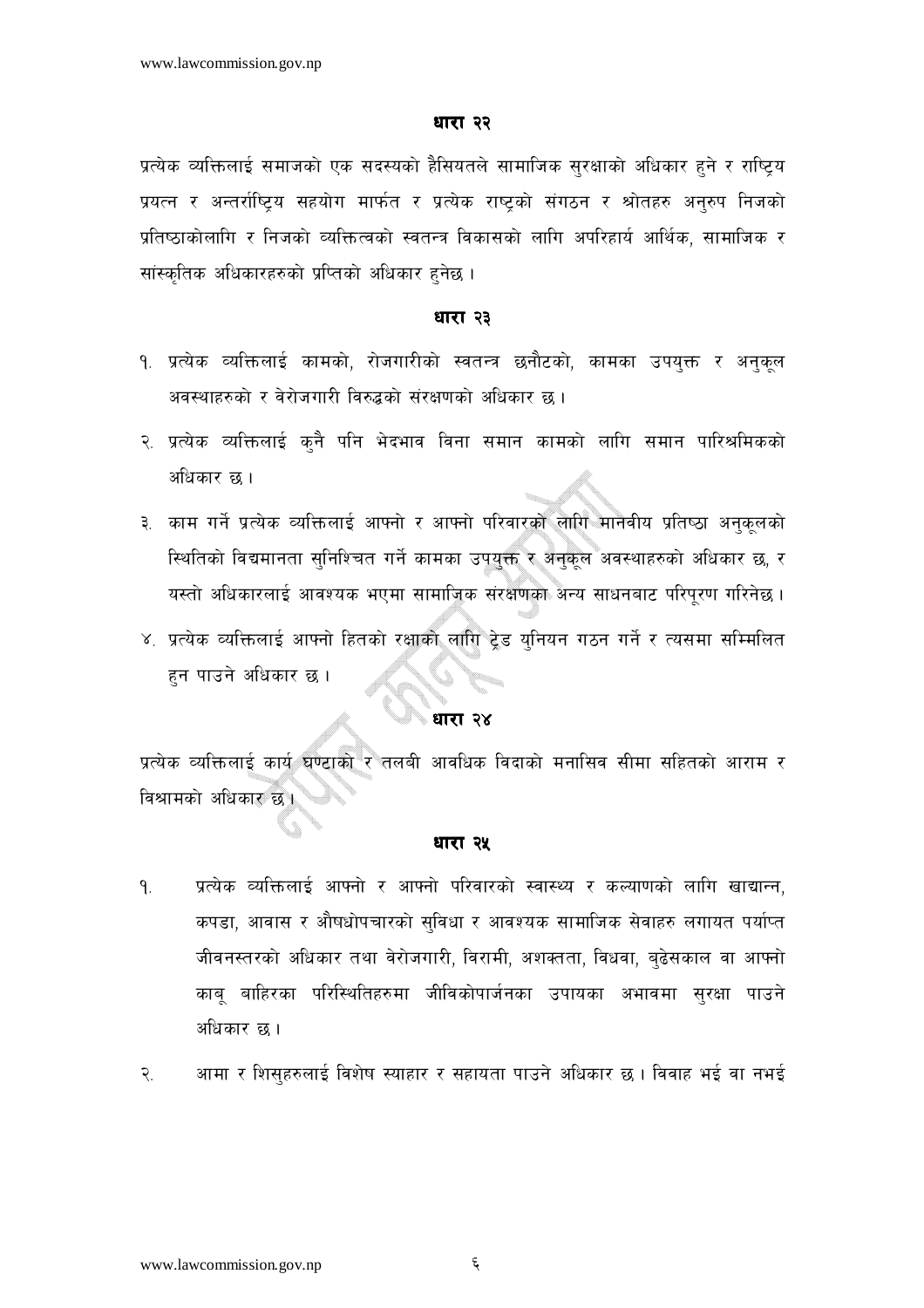जन्मेका सम्पूर्ण बालबालिकाहरुले समान सामाजिक संरक्षण पाउनेछन्।

## धारा २६

- प्रत्येक व्यक्तिलाई शिक्षाको अधिकार हुनेछ । कम्तिमा प्रारम्भिक र मौलिक तहमा शिक्षा  $9.$ नि:शल्क उपलब्ध हुनेछ । प्रारम्भिक शिक्षा अनिवार्य हुनेछ । प्राविधिक तथा व्यबसायिक शिक्षा सबैका लागि सामान्यत: प्राप्य र पहुँचयोग्य वनाईनेछ र उच्च शिक्षा क्षमताका आधारमा सबैलाई समान रुपमा पहँचयोग्य हनेछ ।
- मानवीय व्यक्तित्वको पूर्ण विकास र मानव अधिकार तथा मौलिक स्वतन्त्रताहरु प्रतिको  $\widetilde{\mathcal{R}}$ . सम्मान सुदृढ गर्नेतर्फ शिक्षा निर्देशित हुनेछ। शिक्षाले सबै राष्ट् तथा जातीय, सामाजिक तथा धार्मिक समूहहरु बीच समभ्रुदारी, सहनशीलता र मित्रता प्रवर्द्धन गर्ने तथा शान्ति कायम गर्ने संयुक्त राष्ट्र संघका कियाकलापहरुलाई अधि बढाउने छ ।
- मातापितालाई आफ्ना बालबालिकाहरुलाई दिईने शिक्षाको किसिम छनौट गर्ने पूर्ण ३. अधिकार हुनेछ ।

## धारा २७

- प्रत्येक व्यक्तिलाई समुदायको साँस्कृतिक जीवनमा स्वतन्त्र रुपले सहभागी हने, कला ۹. उपयोग गर्ने र वैज्ञानिक प्रगति तथा सोको उपयोगको फाईदा उपभोग गर्ने अधिकार हनेछ ।
- प्रत्येक व्यक्तिलाई आफ् लेखक भएको कुनै पनि वैज्ञानिक, साहित्यिक वा कलात्मक  $\mathcal{R}_{\cdot}$ उत्पादनबाट उत्पन्न हुने नैतिक र भौतिक हितहरुको संरक्षणवाट फाईदा पाउने अधिकार हनेछ ।

#### धारा २८

प्रत्येक व्यक्तिलाई यस घोषणापत्रमा उल्लिखित अधिकार र स्वतन्त्रताहरु पूर्ण रुपले प्राप्त गर्न सकिने सामाजिक र अन्तर्राष्टिय व्यबस्थाको अधिकार छ।

## धारा २९

प्रत्येक व्यक्तिको समूदाय, जसमा मात्रै निजको व्यक्तित्वको स्वतन्त्र र पूर्ण विकास  $9.$ 

৩